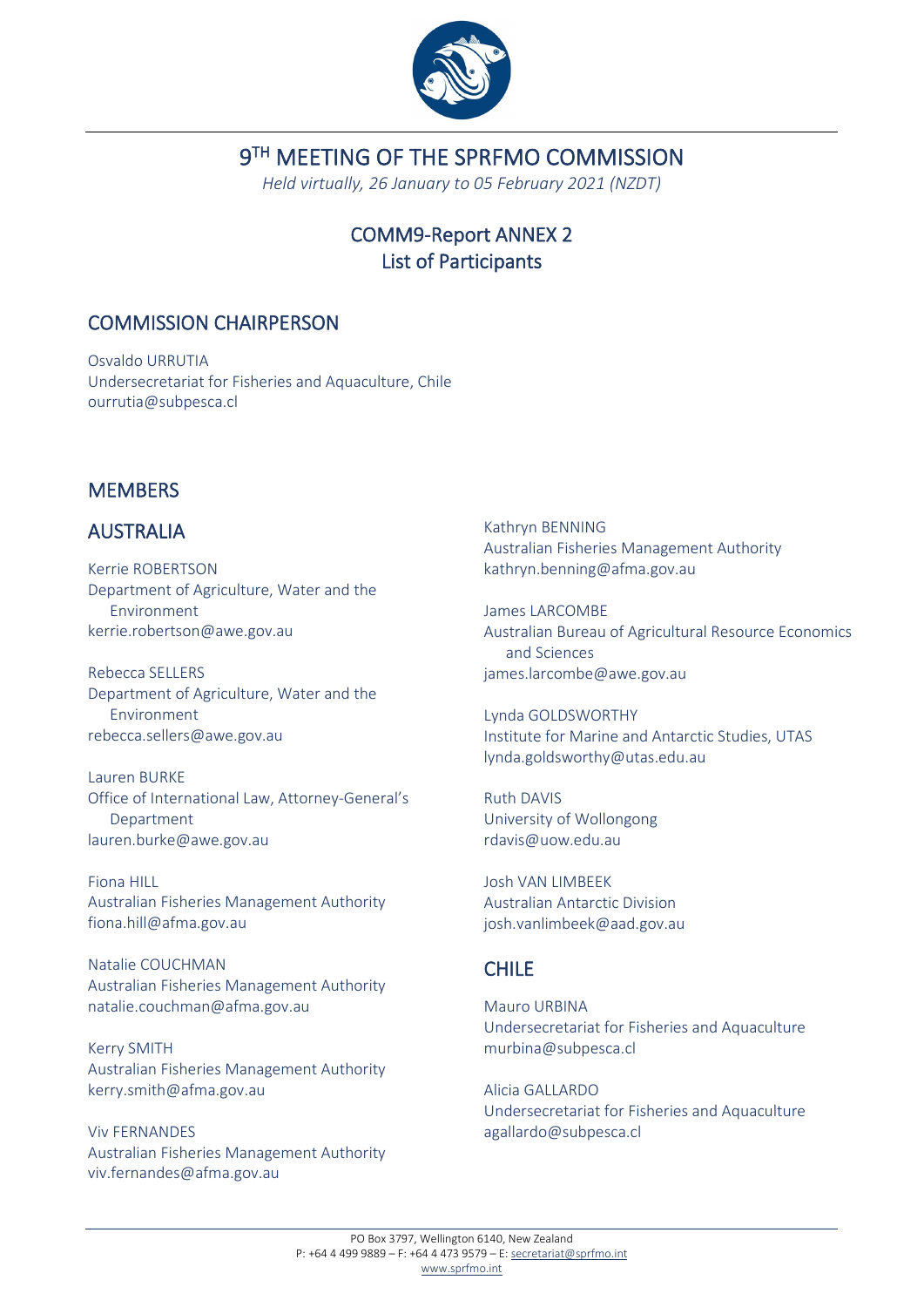

Karin MUNDNICH Undersecretariat for Fisheries and Aquaculture kmundnich@subpesca.cl

Katherine BERNAL Undersecretariat for Fisheries and Aquaculture kbernal.abogado@gmail.com

Julio JORQUERA Undersecretariat for Fisheries and Aquaculture jjorquera@subpesca.cl

Luis COCAS Undersecretariat for Fisheries and Aquaculture [lcocas@subpesca.cl](mailto:lcocas@subpesca.cl)

Víctor ESPEJO Undersecretariat of Fisheries and Aquaculture vespejo@subpesca.cl

Marcos TRONCOSO Undersecretariat for Fisheries and Aquaculture mtroncoso@subpesca.cl

Julio CORDANO Ministry of Foreign Affairs jcordano@minrel.gob.cl

Salvador VEGA Ministry of Foreign Affairs svega@minrel.gob.cl

Renato SEGURA Ministry of Foreign Affairs rsegura@minrel.gob.cl

Mónica ROJAS National Fisheries and Aquaculture Service mrojasn@sernapesca.cl

Francisco FERNÁNDEZ National Fisheries and Aquaculture Service ffernandezu@sernapesca.cl

Pablo ORTIZ National Fisheries and Aquaculture Service portiz@sernapesca.cl

Ricardo CARCAMO Directemar rcarcamo@directemar.cl Paola ARROYO Directemar parroyom@directemar.cl

Juan GAJARDO Directemar jgajardo@directemar.cl

Jorge IMHOFF Directemar jimhoff@directemar.cl

Sebastian HERRERA Directemar [sherrera@directemar.cl](mailto:sherrera@directemar.cl)

Erick GAETE IFOP erick.gaete@ifop.cl

Juan Carlos QUIROZ IFOP juancarlos.quiroz@ifop.cl

Ignacio PAYA IFOP ignacio.paya@ifop.cl

Albert ARTHUR Anapesca albarthur@gmail.com

Hector BACIGALUPO Sociedad Nacional de Pesca FG hbacigalupo@sonapesca.cl

Macarena CEPEDA ASIPES macarenacepeda@asipes.cl

Andres COUVE Sonapesca andrescouve@entelchile.net

Andres DAROCH FoodCorp Chile SA adaroch@fcc.cl

Riola SOLANO Lota Protein S.A. rsolano@schultzysolano.cl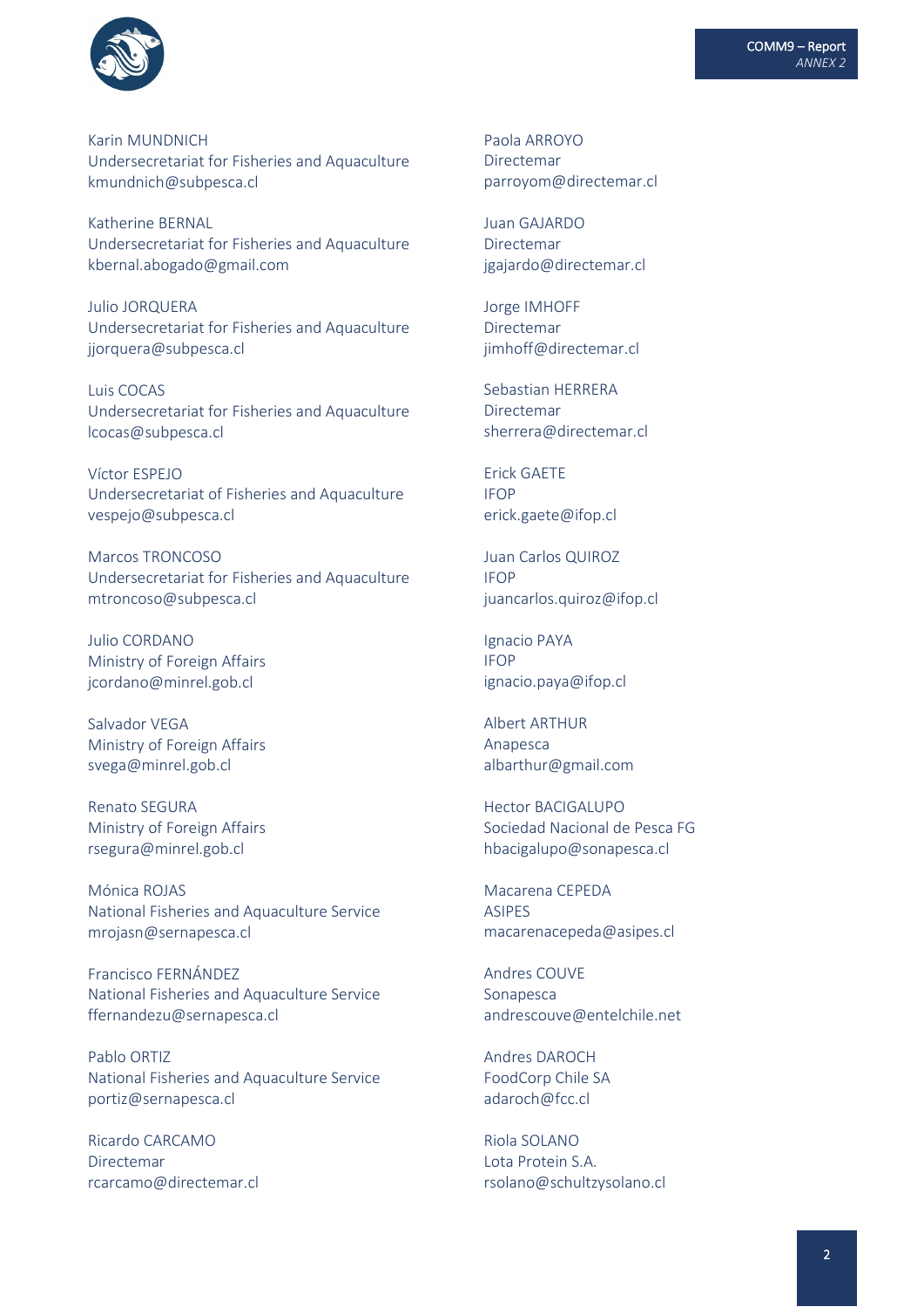



Aquiles SEPULVEDA Fishery Research Institute asepulveda@inpesca.cl

Simon GUNDELACH Lota Protein S.A. sgundelach@lotaprotein.cl

### **CHINA**

Ruojin QIAO Ministry of Agriculture and Rural Affairs bofdwf@126.com

Yingni HUANG Ministry of Foreign Affairs huang\_yingni@mfa.gov.cn

Gang LI Shanghai Ocean University g-li@shou.edu.cn

Lei JU Ministry of Foreign Affairs ju\_lei@mfa.gov.cn

Luoliang XU Shanghai Ocean University xllxxxlxy@yeah.net

Gang ZHAO China Overseas Fisheries Association admin1@tuna.org.cn

Yunbo ZHANG China Overseas Fisheries Association admin1@tuna.org.cn

Ce LIU China Overseas Fisheries Association admin1@tuna.org.cn

Meng WANG China Overseas Fisheries Association admin1@tuna.org.cn

## COOK ISLANDS

Pamela MARU Ministry of Marine Resources p.maru@mmr.gov.ck

Andrew JONES Ministry of Marine Resources a.jones@mmr.gov.ck

Latishia MAUI Ministry of Marine Resources l.maui@mmr.gov.ck

Chloe-Ane WRAGG Ministry of Marine Resources c.wragg@mmr.gov.ck

Stephen BROUWER Ministry of Marine Resources steve@saggitus.co.nz

### **CURA**

Nora YONG MENA International Affairs and Communications, MINAL nora.yong@minal.gob.cu

Gilda María DIEPPA SANABARIA Legal Department, MINAL gilda.dieppa@minal.gob.cu

Mercedes FERNÁNDEZ OLIVERA International Affairs, MINAL mercedes.fernandez@minal.gob.cu

#### ECUADOR

Bernardo HIDALGO Ministry of Production, Foreign Trade, Investment and Fisheries bhidalgo@produccion.gob.ec

Ricardo PERDOMO Ministry of Production, Foreign Trade, Investment and Fisheries [jperdomo@produccion.gob.ec](mailto:jperdomo@produccion.gob.ec)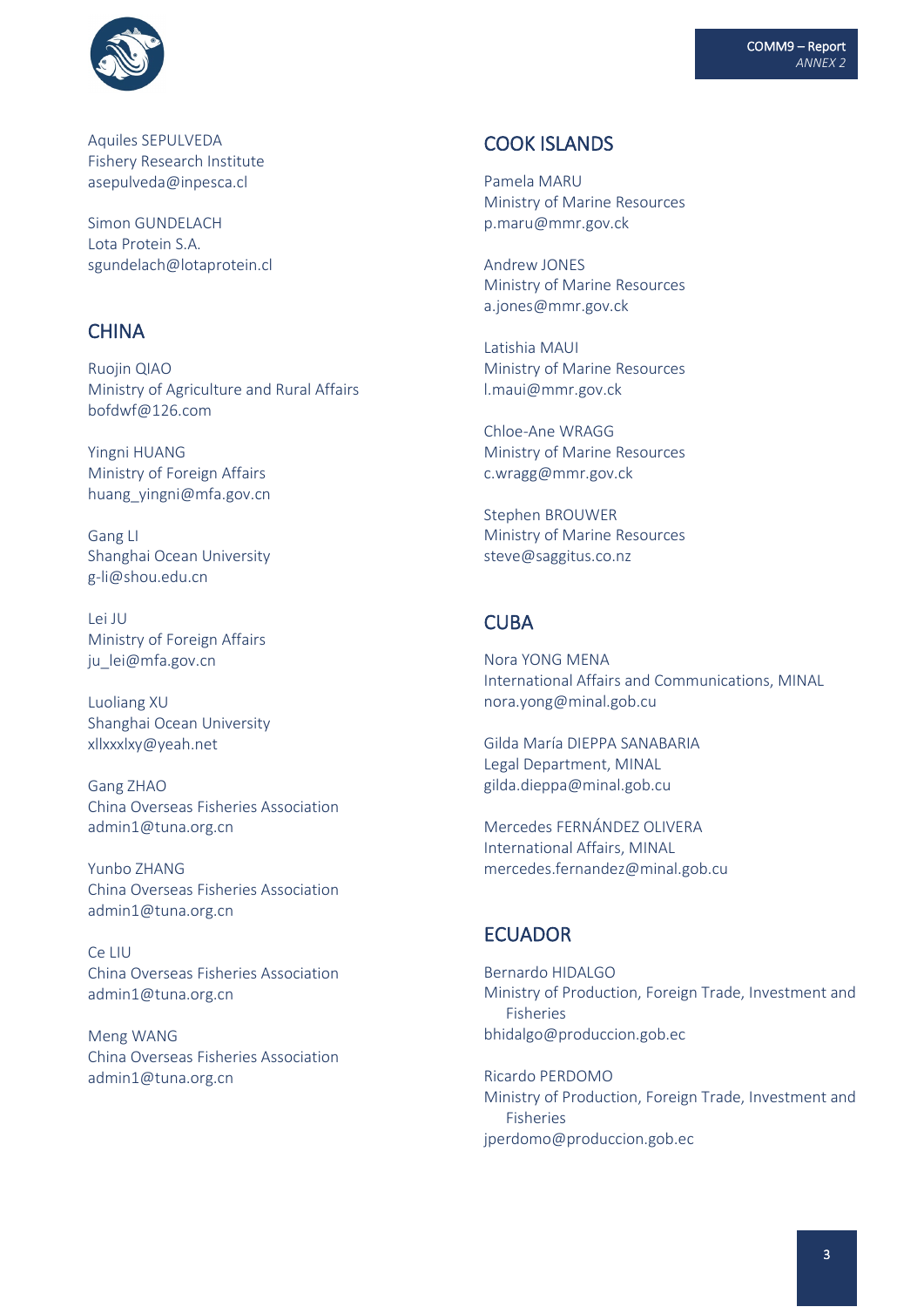

Isidro ANDRADE Ministry of Production, Foreign Trade, Investment and Fisheries jandrade@produccion.gob.ec

Rebeca ESPINOZA Ministry of Production, Foreign Trade, Investment and Fisheries respinoza@produccion.gob.ec

Mónica MARTINEZ Ministry of Foreign Affairs and Human Mobility mmartinez@cancilleria.gob.ec

Edwin PINTO Ministry of Foreign Relations t-epintou@cancilleria.gob.ec

Javier MENDOZA Ministry of Foreign Affairs and Human Mobility jmendoza@cancilleria.gob.ec

Jorge COSTAIN Transmarina jcostain@transmarina.com

Guillermo MORAN Transmarina gamv6731@gmail.com

Jimmy VILLAVICENCIO Private Sector jvillavicencio@v-a.com.ec

Juan SALAZAR Private Sector juanrsalazars@yahoo.com

Rafael TRUJILLOS National Chamber of Fisheries rtrujillo@camaradepesqueria.ec

Maria Belen MONTESINOS Transmarina bmontesinos@tracendio.com

### EUROPEAN UNION

Luis MOLLEDO European Commission luis.molledo@ec.europa.eu Fiona HARFORD European Commission fiona.harford@ec.europa.eu

Niels HINTZEN Wageningen Marine Research niels.hintzen@wur.nl

Rob BANNING Parlevliet & Van der Plas rba@pp-group.eu

Gerard VAN BALSFOORT Pelagic Freezer-trawler Association gbalsfoort@pelagicfish.eu

Emil REMISZ North Atlantic Producers Organization emil@paop.org.pl

Paul BREWIN SAERI pbrewin@saeri.ac.fk

Diederik PARLEVLIET Parlevliet & Van der Plas B.V. sec@pp-group.eu

Gema DE FRUTOS SG de Pesca - Spain gdefrutos@mapa.es

Teresa MOLINA SCHMID SG de Pesca - Spain tmolina@mapa.es

Justyna SZUMLICZ Polish Ministry of Agriculture and Rural Development justyna.szumlicz@minrol.gov.pl

Joost POMPERT Pesquerias Georgia SL, F/V Tronio joostpompert@georgiaseafoods.com

Marta RABCZYNSKA-KAPCINSKA Polish Ministry of Agriculture and Rural Development marta.rabczynska-kapcinska@minrol.gov.pl

Jéróme CHLADEK German Federal Ministry of Food and Agriculture jerome.chladek@bmel.bund.de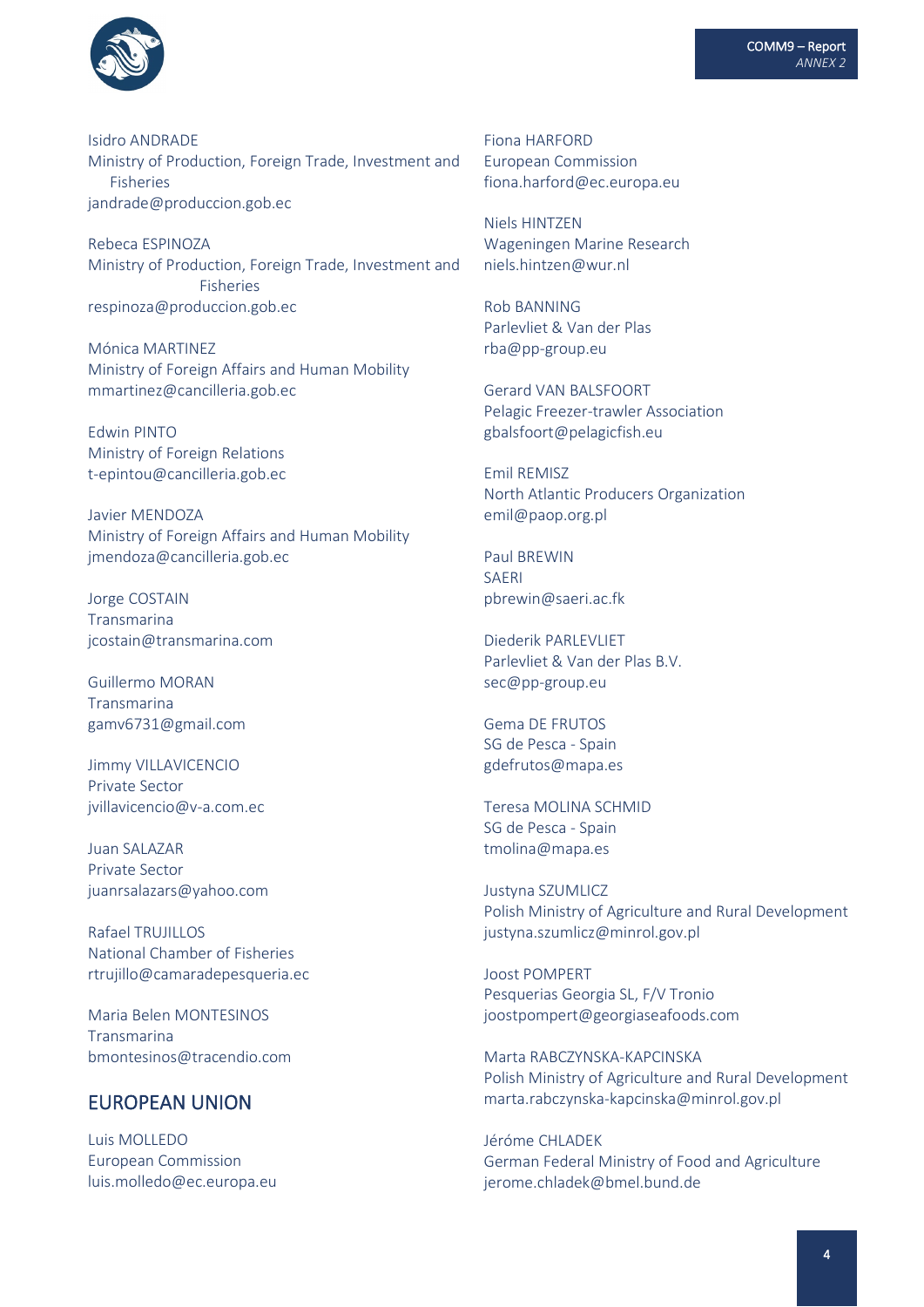

Justas POVILIŪNAS Ministry of Agriculture of Lithuania justas.poviliunas@zum.lt

Eglė RADAITYTĖ Ministry of Agriculture of Lithuania egle.radaityte@zum.lt

Vytautas DANILEVIČIUS Ministry of Agriculture of Lithuania vytautas.danilevicius@zum.lt

Leva ZUNDIENE Permanent Representation of Lithuania to EU ieva.zundiene@eu.mfa.lt

Aivaras LABANAUSKAS Atlantic High Sea Fishing Co. ala@pp-group.eu

### FAROE ISLANDS

Kate SANDERSON Ministry of Foreign Affairs and Culture kates@ummr.fo

Per GULKLETT P/F Thor per@thor.fo

## **KORFA**

Eunwon YU Ministry of Oceans and Fisheries grace0907@korea.kr

Jung-re KIM Ministry of Oceans and Fisheries riley1126@korea.kr

Minju JANG Ministry of Oceans and Fisheries minju122122@korea.kr

Ilkang NA Ministry of Oceans and Fisheries ikna@korea.kr

Jooyeon LEE Ministry of Oceans and Fisheries sporyoun@korea.kr

Seok-Gwan CHOI National Institute of Fisheries Science sgchoi@korea.kr

Eunjung KIM National Institute of Fisheries Science eunjungkim@korea.kr

Chulsoo PARK Ministry of Oceans and Fisheries pcs7618@korea.kr

Minjae PARK Ministry of Oceans and Fisheries acepark0070@korea.kr

Bomi KIM Ministry of Oceans and Fisheries spring0606@korea.kr

Jiho YOO Fisheries Monitoring Centre fmc2014@korea.kr

Taerin KIM Fisheries Monitoring Centre shararak@korea.kr

Taehoon WON Korea Overseas Fisheries Cooperation Center 4indamorning@kofci.org

Jaegeol YANG Korea Overseas Fisheries Cooperation Center jg718@kofci.org

Hojeong JIN Korea Overseas Fisheries Association jackiejin@kosfa.org

Seongju CHO Korea Overseas Fisheries Association csj@kosfa.org

Donghwan CHOE Korea Overseas Fisheries Association dhchoe@kosfa.org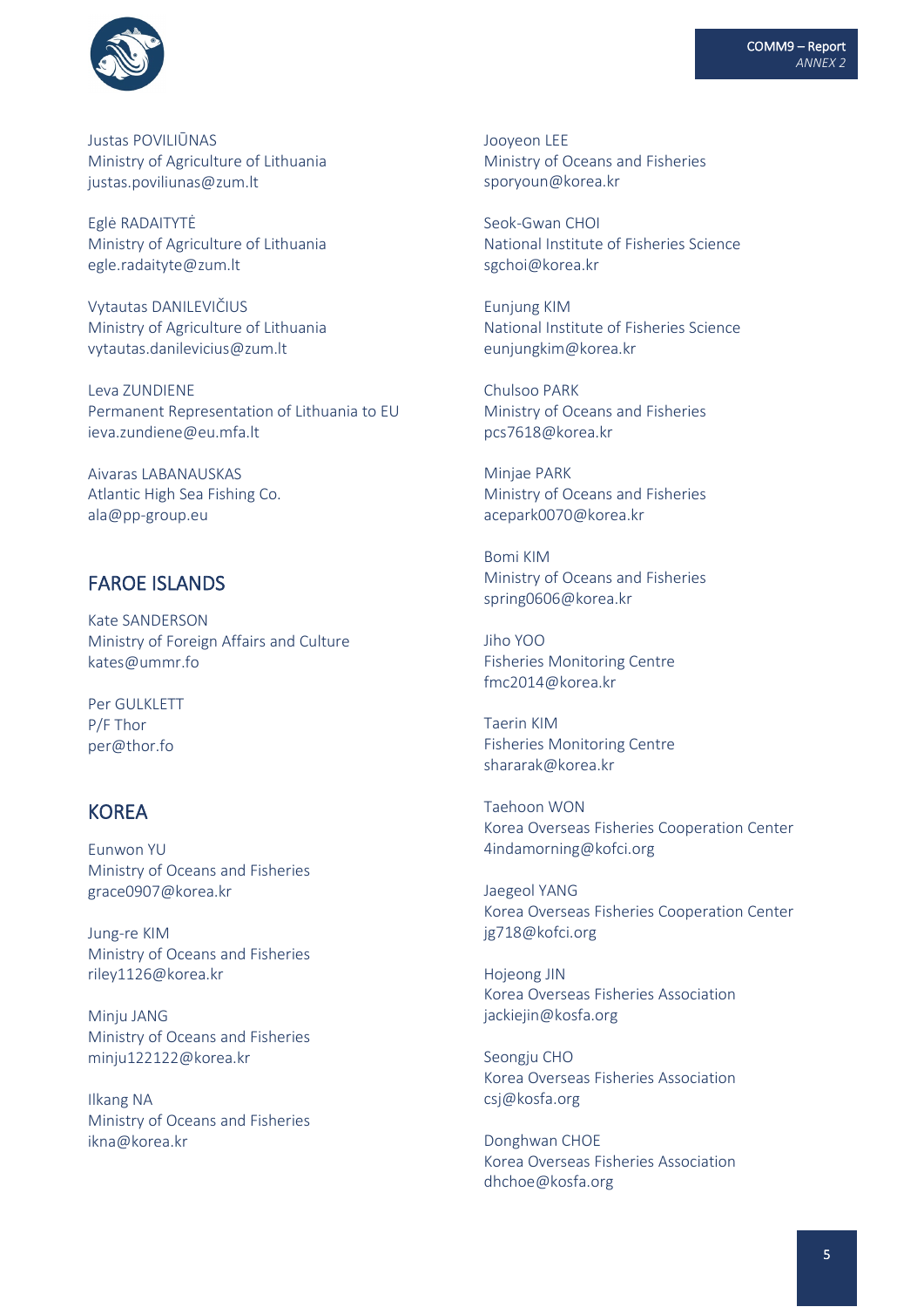

Kunwoong JI JEONG IL CORP jkw@jeongilway.com

Kanghui PARK JEONG IL CORP leopark@jeongilway.com

Youngheun KIM Dongwon Industries Co. Ltd. a9712199@dongwon.com

Yoonhyung KIM Dongwon Industries Co. Ltd. unhyung@dongwon.com

### NEW ZEALAND

Lesley GOULD Ministry for Primary Industries lesley.gould@mpi.govt.nz

Tiffany BOCK Ministry for Primary Industries tiffany.bock@mpi.govt.nz

Monique MESSINA Ministry for Primary Industries Monique.Messina@mpi.govt.nz

Marco MILARDI Ministry for Primary Industries marco.milardi@mpi.govt.nz

Tony WI Ministry for Primary Industries toni.wi@mpi.govt.nz

Sarah RENOUF Ministry of Foreign Affairs and Trade sarah.renouf@mfat.govt.nz

Shane GEANGE Department of Conservation sgeange@doc.govt.nz

Carla BAKER Department of Conservation cabaker@doc.govt.nz

Kim DRUMMOND Te Ohu Kaimoana kim.drummond@teohu.maori.nz

Jesse-lee RIHIA Te Ohu Kaimoana jesse.rihia@teohu.maori.nz

Colin SMITH Westfleet Fishing Ltd colin@westfleet.co.nz

### PERU

Úrsula LEÓN Ministerio de la Producción uleon@produce.gob.pe

Ambassador Augusto ARZUBIAGA Ministry of Foreign Affairs [aarzubiaga@rree.gob.pe](mailto:aarzubiaga@rree.gob.pe)

Rosa ZAVALA Ministerio de la Producción rzavala@produce.gob.pe

Yesenia CHUMBE Ministerio de la Producción rchumbe@produce.gob.pe

Marilú BOUCHÓN Instituto del Mar del Peru mbouchon@imarpe.gob.pe

Enri PRIETO Ministry of Foreign Affairs eprieto@rree.gob.pe

Dalia CHANG Ministerio de la Producción dchang@produce.gob.pe

Luis GARCÍA Ministerio de la Producción agarcia@produce.gob.pe

Jianphier PLETICKOSIC Ministry of Foreign Affairs jpletickosichl@rree.gob.pe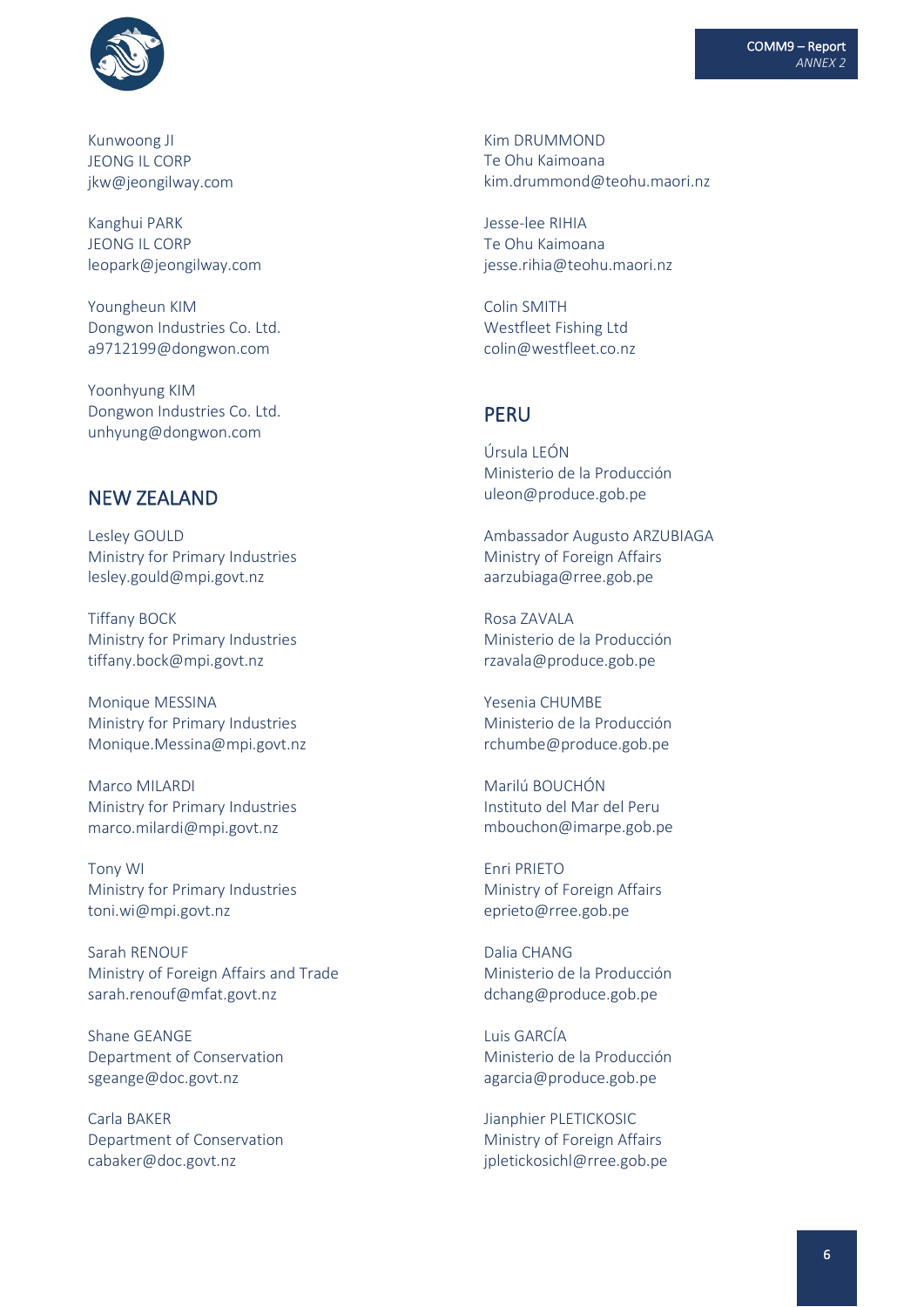

Sara DUEÑAS Ministry of Foreign Affairs sduenas@rree.gob.pe

Omar RÍOS Ministerio de la Producción orios@produce.gob.pe

Susan ANCHAYHUA Ministerio de la Producción dse\_temp12@produce.gob.pe

Antonino MORENO Ministerio de la Producción dse\_temp15@produce.gob.pe

Alejandro VELÁSQUEZ Ministerio de la Producción dse\_temp16@produce.gob.pe

Sharon DALE Ministerio de la Producción dgaampa\_temp03@produce.gob.pe

Patricia VILLASANTE Ministerio de la Producción dgaampa\_temp04@produce.gob.pe

José Luis HERRERA Ministerio de la Producción jherreraa@produce.gob.pe

Walter Hiram BARRERA Ministerio de la Producción wbarrera@produce.gob.pe

Riter VARGAS Ministerio de la Producción rvargas@produce.gob.pe

Jorge CSIRKE Instituto del Mar del Peru Jorge.Csirke@gmail.com

Ana ALEGRE Instituto del Mar del Peru palegre@imarpe.gob.pe

Miguel ÑIQUEN Instituto del Mar del Peru mniquen@imarpe.gob.pe Pablo MARÍN Instituto del Mar del Peru pmarin@imarpe.gob.pe

Giovanna SOTIL Instituto del Mar del Peru gsotil@imarpe.gob.pe

Juan ARGÚELLES Instituto del Mar del Peru jarguelles@imarpe.gob.pe Silvia ZAPATA Ministerio de la Producción szapatav@rree.gob.pe

Cayetana ALJOVÍN Sociedad Nacional de Pesquería snpnet@snp.org.pe

Cynthia VÁSQUEZ Sociedad Nacional de Pesquería snpnet@snp.org.pe

Emilio MÉNDEZ Sociedad Nacional de Pesquería snpnet@snp.org.pe

Jorge RISI Sociedad Nacional de Pesquería snpnet@snp.org.pe

Maria Jose BOLUARTE Sociedad Nacional de Pesquería snpnet@snp.org.pe

Mariano GUTIÉRREZ Sociedad Nacional de Pesquería snpnet@snp.org.pe

Martin SANTIVÁÑEZ Sociedad Nacional de Pesquería snpnet@snp.org.pe

Martin SENEKOWITSCH Sociedad Nacional de Pesquería snpnet@snp.org.pe

Nathaly PEREIRA Sociedad Nacional de Pesquería snpnet@snp.org.pe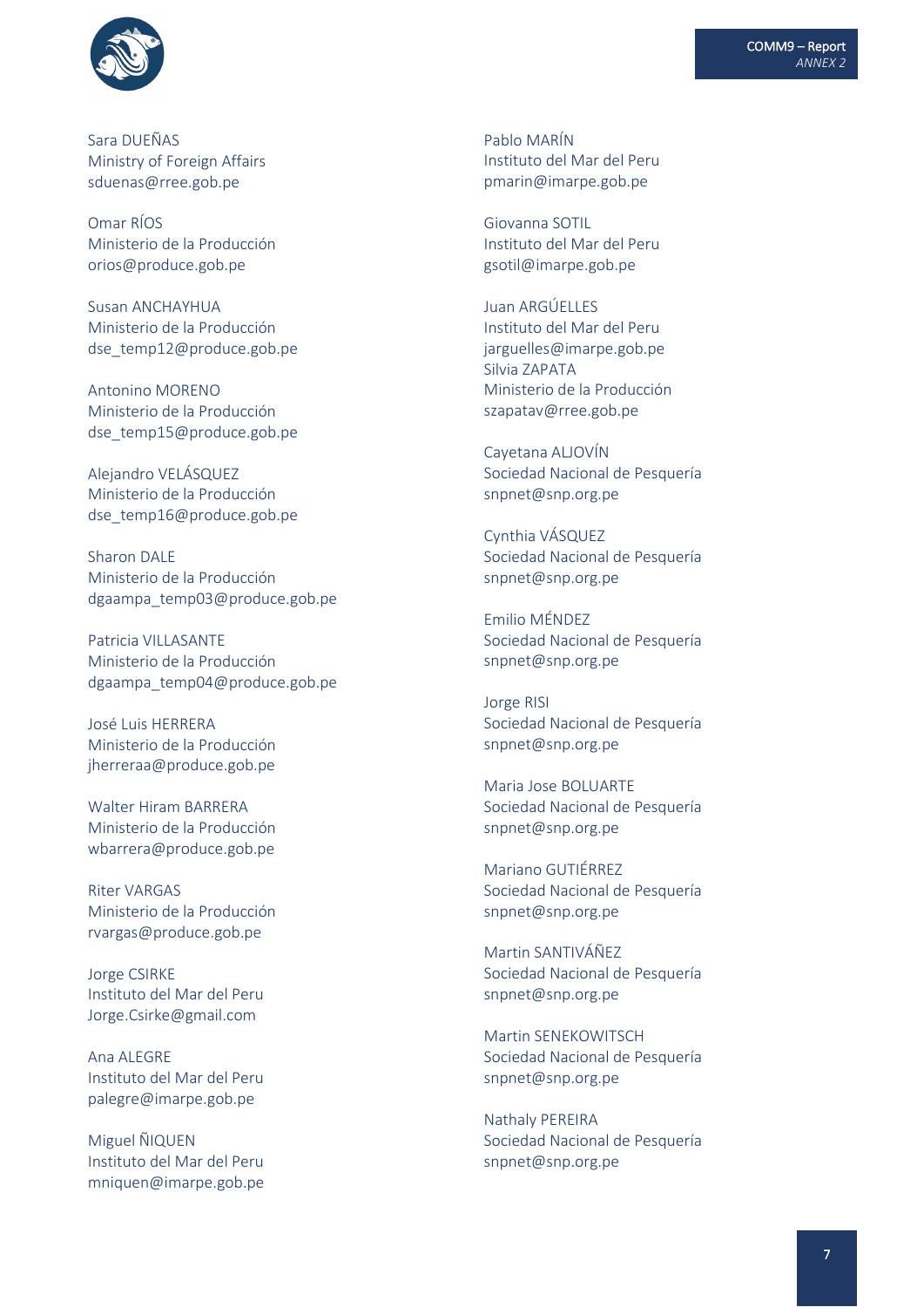

Salvador PFRALTILLA Sociedad Nacional de Pesquería snpnet@snp.org.pe

Susan MONTERO Sociedad Nacional de Pesquería snpnet@snp.org.pe

## RUSSIAN FEDERATION

Dmitry KREMENYUK Federal Agency for Fisheries d.kremenyuk@fishcom.ru

Vladimir BELYAEV Federal Research Institute of Fisheries and Oceanography (VNIRO) belsea@belsea.ru

Alexander GLUBOKOV Federal Research Institute of Fisheries and Oceanography (VNIRO) glubokov@vniro.ru

Elena TROSHINA Centre for Fishery Monitoring and Communications etroshina.vlf@cfmc.ru

Alexey BAKHTOV Centre for Fishery Monitoring and Communications abakhtov@cfmc.ru

Anastasya ROMASHEVSKAYA Centre for Fishery Monitoring and Communications aromashevskaya@cfmc.ru

Michail LARIONOV Murmansk Trawl Fleet lm@noreboafrica.com

### CHINESE TAIPEI

Ming-Fen WU Fisheries Agency mingfen@ms1.fa.gov.tw

Guann-Der LEE Department of International Organisations gdlee@mofa.gov.tw

Shih-Chin CHOU Fisheries Agency shihcin@ms1.fa.gov.tw

Yen-Kai CHEN Department of International Organisations ykchen@mofa.gov.tw

Ying-Yueh CHIN Fisheries Agency yingyueh0130@ms1.fa.gov.tw

Wei-Jung CHOU Department of International Organisations wjchou@mofa.gov.tw

Han-Ching CHUANG Fisheries Agency [hanching@ms1.fa.gov.tw](mailto:hanching@ms1.fa.gov.tw)

Shih-Ming KAO National Sun Yat-Sen University kaosm@udel.edu

Fang-Chia HSU Overseas Fisheries Development Council melody0555@ofdc.org.tw

Tang-Huei LEE Taiwan Squid Fishery Association nancy@squid.org.tw

Sung-Jung CHEN Taiwan Squid Fishery Association kyoidk@gmail.com

Jimmy CHUANG Taiwan Squid Fishery Association jimmy@hsiang-marine.com

John CHUANG Taiwan Squid Fishery Association john@hsiang-marine.com

## UNITED STATES OF AMERICA

Michael TOSATTO NOAA Fisheries, PIRO michael.tosatto@noaa.gov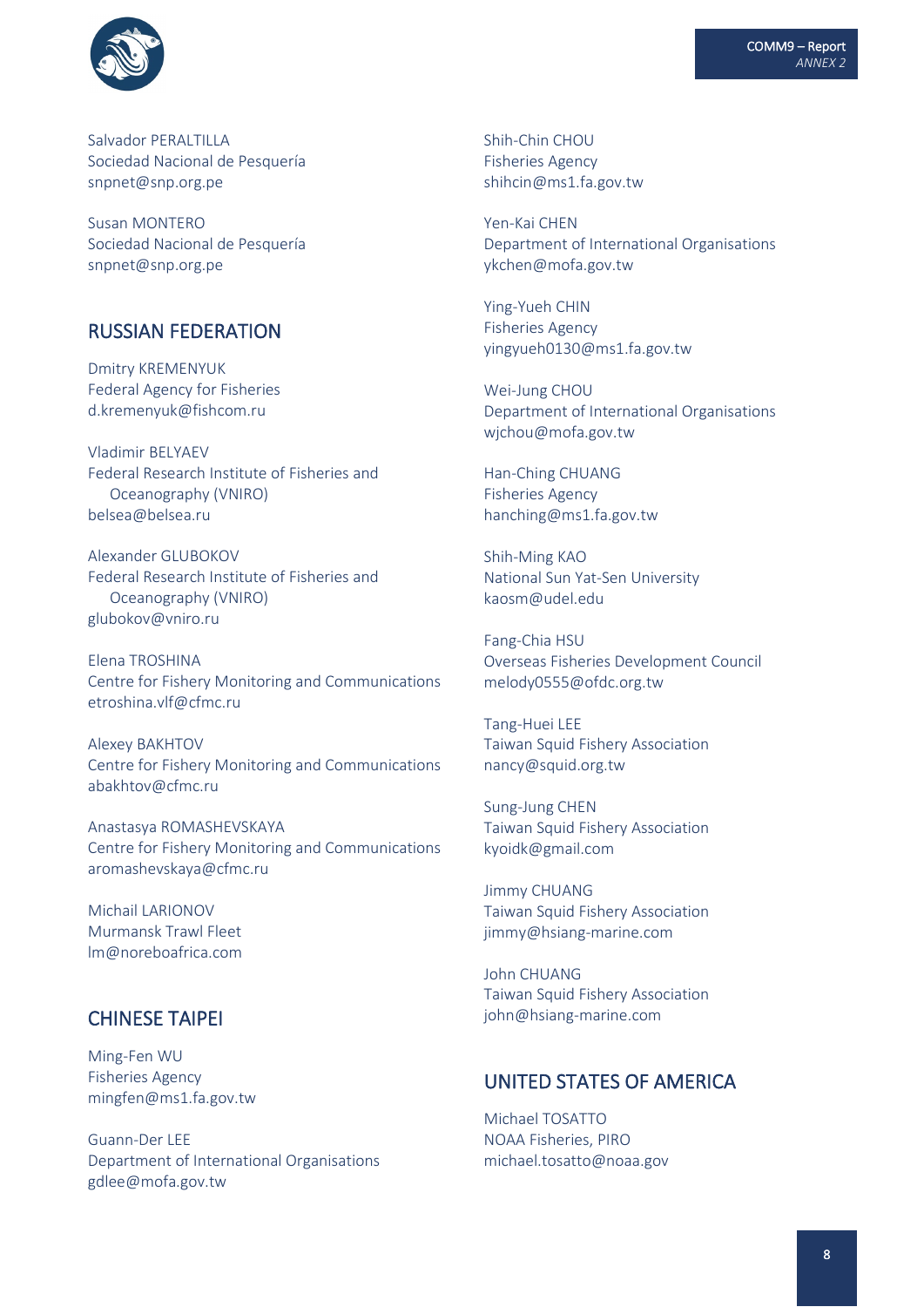

Michael BRAKKE US Department of State BrakkeMT@state.gov

Elizabeth O'SULLIVAN NOAA Fisheries, PIRO elizabeth.osullivan@noaa.gov

Emily REYNOLDS NOAA Fisheries, PIRO emily.reynolds@noaa.gov

Emily CRIGLER NOAA Fisheries, PIRO emily.crigler@noaa.gov

Jason HOLSTEAD US Coast Guard Jason.W.Holstead@uscg.mil

Kristen CALDWELL US Coast Guard kristen.b.caldwell@uscg.mil

Laura CIMO NOAA Fisheries Office of International Affairs and Seafood Inspection Laura.Cimo@noaa.gov

Mahvish MADAD US Department of State madadmz@state.gov

Martina SAGAPOLU NOAA Fisheries Office of Law Enforcement martina.sagapolu@noaa.gov

Rini GHOSH NOAA Fisheries Service rini.ghosh@noaa.gov

Spencer SHOWALTER USDOS/E/OES/OMC showalters@state.gov

Terry BOONE NOAA Fisheries Office of Law Enforcement terry.boone@noaa.gov

John SYSLO NOAA Fisheries Service john.syslo@noaa.gov

Kitty SIMONDS Western Pacific Regional Fishery Management Council kitty.simonds@wpcouncil.org

## VANUATU

Gerry GEEN Vanuatu Fisheries ggeen@bigpond.net.au

Tony ZUANICH Unimed Glory SA tony@unimedshipping.com

#### **CNCPs**

### CURACAO

Xavier PRENS Ministry of Economic Development xavier.prens@gobiernu.cw

Stephen MAMBI Ministry of Economic Development stephen.mambi@gobiernu.cw

Michael SUAREZ Ministry of Economic Development michael.suarez@gobiernu.cw

### LIBERIA

Francis BIGBOY BOIMAH National Fisheries and Aquaculture Authority fboimah@nafaa.gov.lr

Ruphene SIDIFALL Liberian Registry [rsidifall@liscr.com](mailto:rsidifall@liscr.com)

Yvonne CLINTON Liberian Maritime Authority kaulah2002@yahoo.com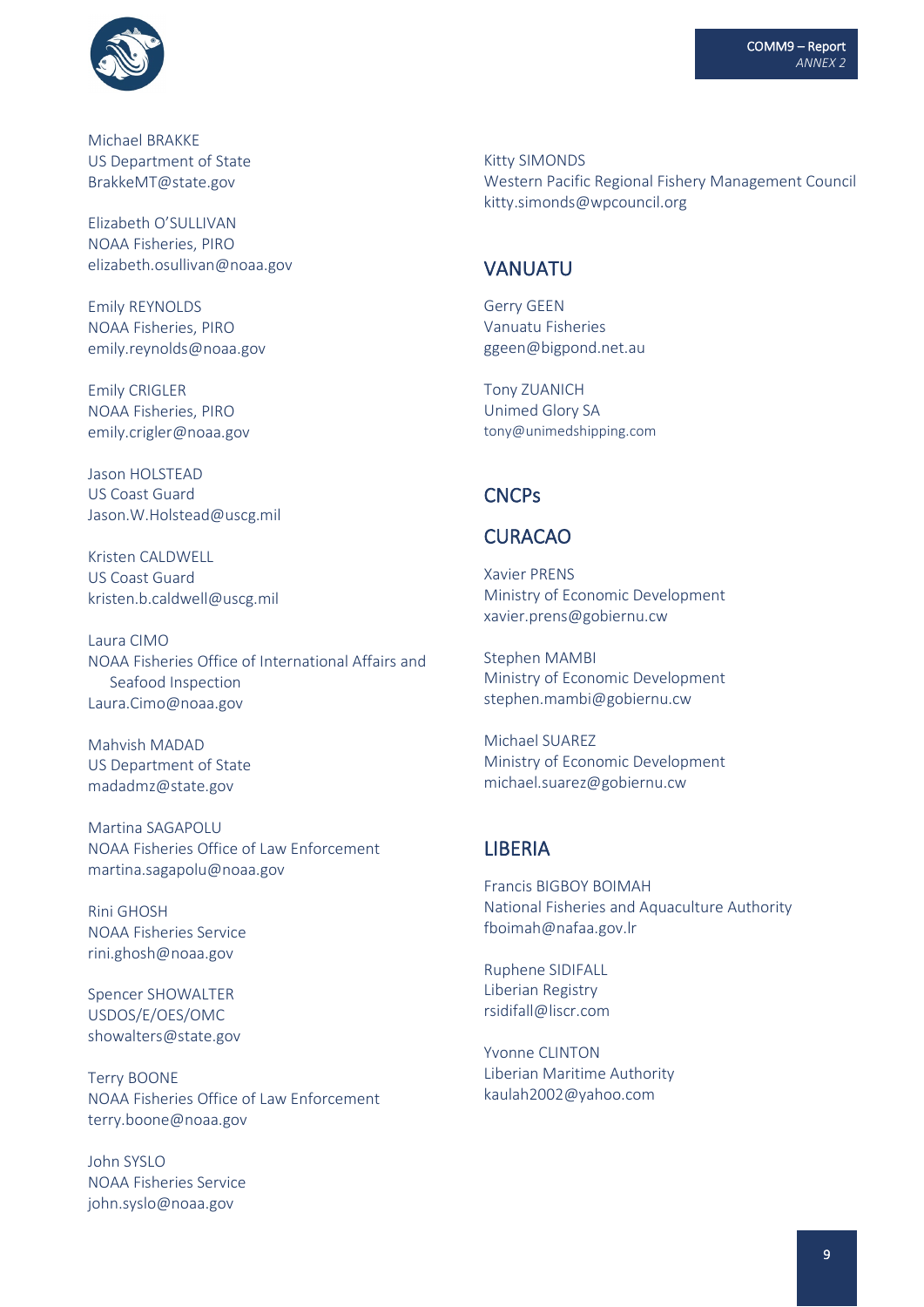

#### PANAMA

Flor TORRIJOS Aquatic Resources Authority ftorrijos@arap.gob.pa

Raúl DELGADO Aquatic Resources Authority rdelgado@arap.gob.pa

Mario AGUILAR Aquatic Resources Authority [meaguilar@arap.gob.pa](mailto:meaguilar@arap.gob.pa)

Vivian QUIROS Aquatic Resources Authority vquiros@arap.gob.pa

# INTER GOVERNMENTAL ORGANISATIONS

### ACAP

Christine BOGLE ACAP Secretariat christine.bogle@acap.aq

### ACWL

Christian VIDAL LEON Advisory Centre on WTO Law christian.vidal@acwl.ch

### **CPPS**

Marcelo NILO Permanent Commission for the South Pacific mnilo@cpps-int.org

## FAO

Marc TACONET FAO marc.taconet@fao.org

Anne-Elise NIEBLAS FAO anne.elise.nieblas@gmail.com Glenn QUELCH FAO glenn.quelch@fao.org

## NON-GOVERNMENTAL ORGANISATIONS

### ANCORS

Quentin HANICH Australian National Centre for Ocean Resources and Security quentin.hanich@utas.edu.au

Bianca HAAS Australian National Centre for Ocean Resources and Security bianca.haas@utas.edu.au

Kamal AZMI Australian National Centre for Ocean Resources and Security kamalyazmi@gmail.com

Randa SACEDON Australian National Centre for Ocean Resources and Security rs263@uowmail.edu.au

## **CALAMASUR**

Alfonso MIRANDA Sociedad Nacional de Industrias alfonso.miranda@pezex.pe

Henry JUAREZ APADEXPO - Parachique henry17\_77@hotmail.com

Eduardo MACÍAS Cooperativa Santa Rosa coop.starosa@hotmail.com

Edwin HOUGHTON ARAMARPA Paita hougross@hotmail.com

Dario ALVITES PERUPEZ alvites@perupez.com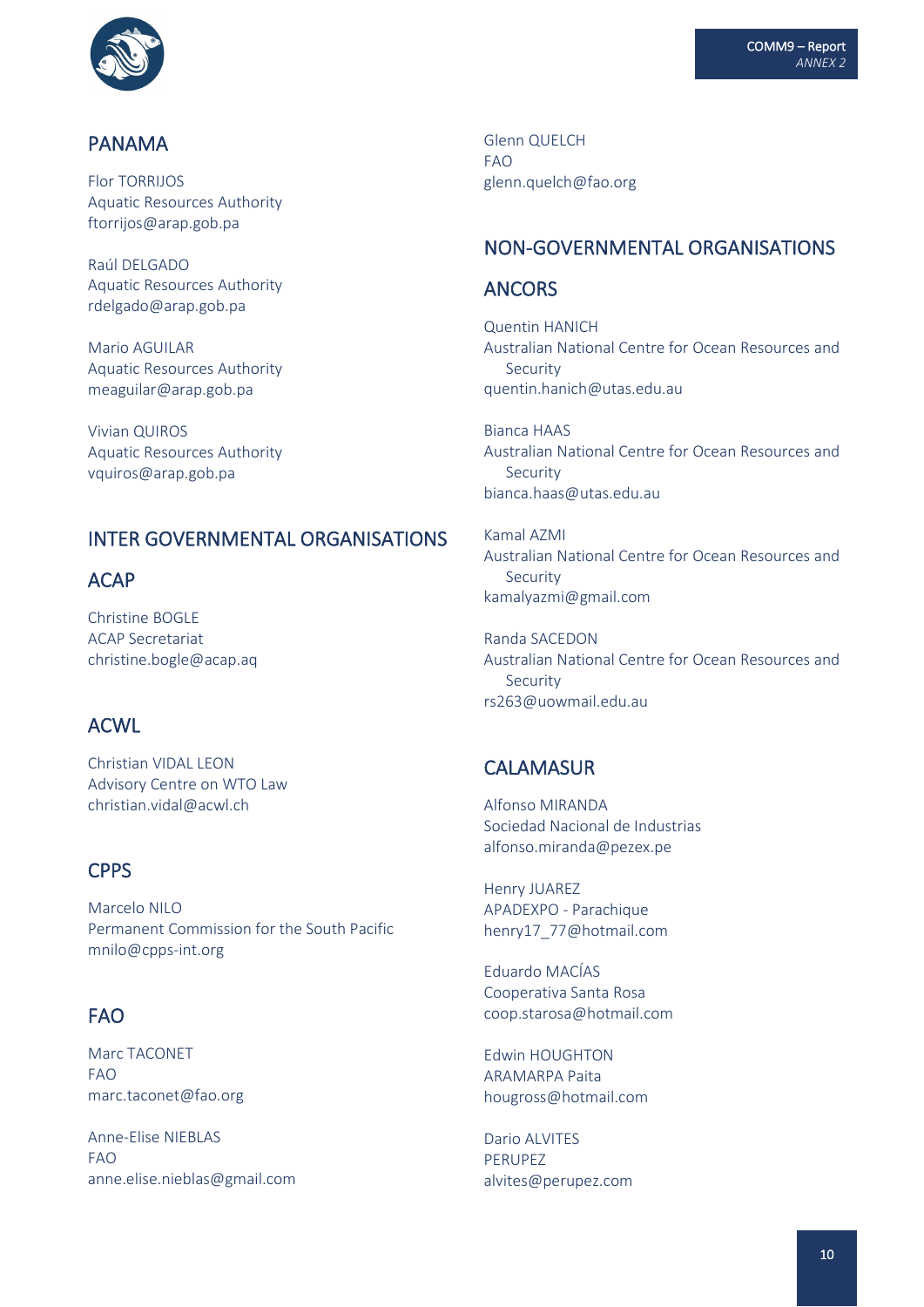

Rubén ROJAS ALMAR SPA gerencia@almarspa.cl

Pascal AGUILERA Cooperativa Guayacán Chile pascual.aguilera.sarmiento@gmail.com

Gerardo CARRERA Produmar gcarrera@produmar.com

Mario FIESTAS Cooperativa San José josmarfiestas@hotmail.com

Pedro SILVA Cooperativas La Islilla y La Tortuga pesilmin@hotmail.com

Eduardo MACIAS Cooperativa Santa Rosa coop.starosa@hotmail.com

Luz MONTALVAN LMA Traduccion lma.traduccion@gmail.com

Geoff TINGLEY Sustainable Fisheries Partnership geoff.tingley@sustainablefish.org

Pedro FERREIRO Sustainable Fisheries Partnership pedro.ferreiro@sustainablefish.org

Renato GOZZER Sustainable Fisheries Partnership renato.gozzer@sustainablefish.org

### **DSCC**

Duncan CURRIE Deep Sea Conservation Coalition duncan@globelaw.com

Barry WEEBER EcowatchNZ baz.weeber@gmail.com Mathew GIANNI Deep Sea Conservation Coalition matthewgianni@gmail.com

Karli THOMAS Deep Sea Conservation Coalition savethefush@gmail.com

### ECONZ

Catherine WALLACE Environment and Conservation Organisations of NZ Cath.Wallace10@gmail.com

Rebecca STIRNEMANN Environment and Conservation Organisations of NZ rstirnemann@gmail.com

### **HSFG**

Andy SMITH Talley's Ltd andy.smith@talleys.co.nz

Peter DAWSON Dawson and Associates peter@maritimelaw.co.nz

David EPSTEIN Océano Corporation david.epstein@osf.pe

Jack FENAUGHTY Sanford Ltd jack@silvifishresources.com

Charles HEAPHY Sealord [charles.heaphy@sealord.co.nz](mailto:djurasovich@sanford.co.nz)

Hamish TIJSEN Talley's Ltd [hamish.tijsen@talleys.co.nz](mailto:djurasovich@sanford.co.nz)

Patrick CORDUE Innovative Solutions Ltd patrick.cordue@isl-solutions.co.nz